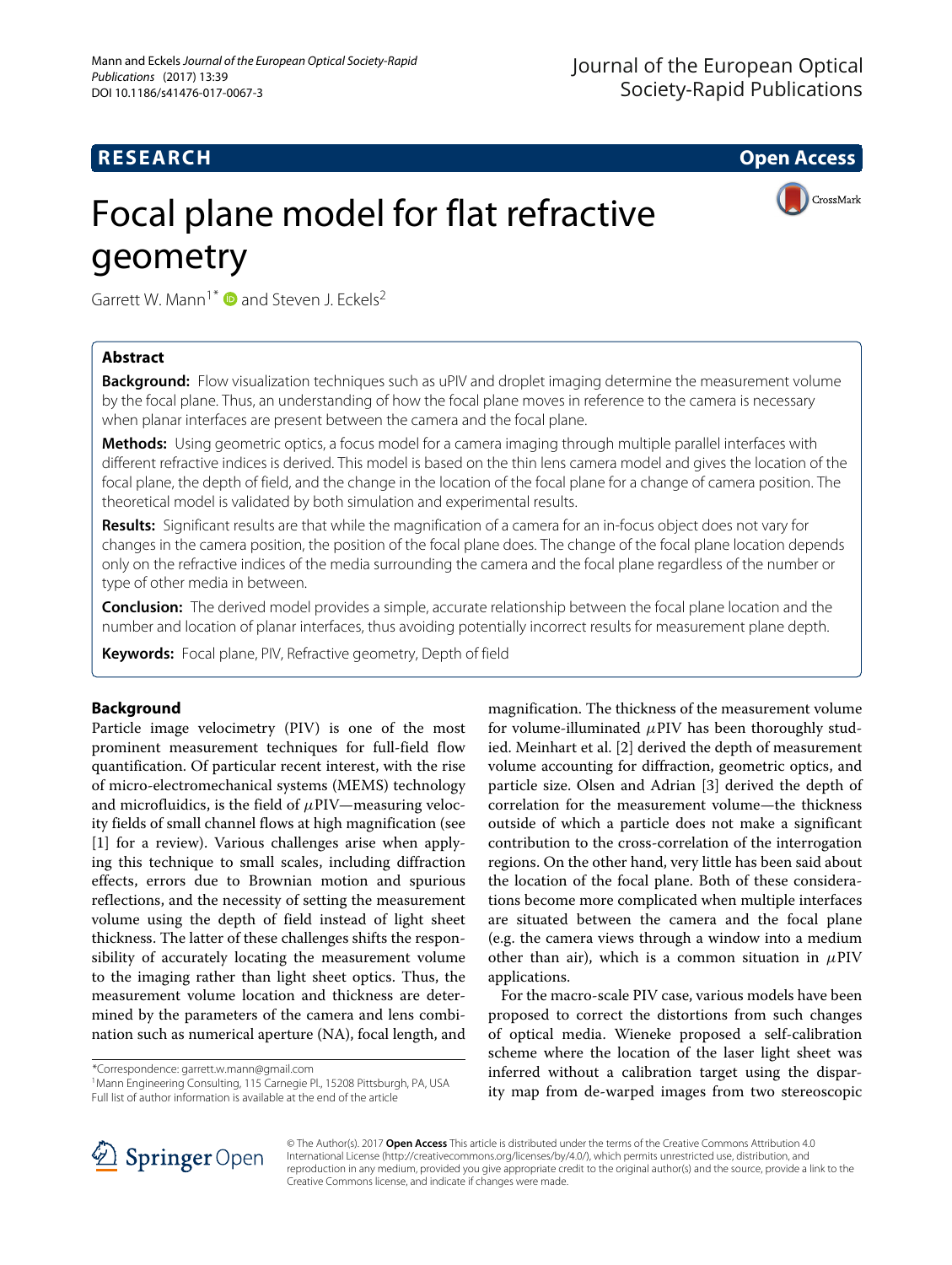cameras [\[4\]](#page-6-3). He showed that the Tsai pin hole camera model [\[5\]](#page-6-4) could accurately model the distortion induced by the planar interface, although the parameters of the model no longer took on physical values. For his proposed self-calibration scheme when the camera system was initially calibrated in air and then self-calibrated in water, he proposed the three interface model of Maas [\[6\]](#page-6-5) and was able to accurately self-calibrate as long as the distance and misalignment between the window and the light sheet could otherwise be accurately inferred. He also verified that using Tsai's model along with Maas' three interface model allowed the Tsai intrinsic parameters to assume physically realistic values.

For applications other than PIV, such as underwater photography and photogrammetry, several models and calibration techniques have been proposed to explicitly correct for the distortion due to a change of refractive media. Kwon proposed a modification of the direct linear transform (DLT) model using Snell's law to explicitly correct for this [\[7,](#page-6-6) [8\]](#page-6-7). Simulations using this model showed a significantly smaller error than the DLT model. However, his calibration method required the prior knowledge of the location and orientation of the planar interface. Treibitz et al. show that a camera viewing a scene through multiple refractive geometry is not a single viewpoint system [\[9\]](#page-6-8). They proposed a camera calibration method for estimating the focal length of the camera and the distance from the camera center to the interface based on minimizing the length in the world space of a known straight object. Agrawal et al. further extended this area, showing the system is essentially an axial camera [\[10\]](#page-6-9). They proposed a calibration method based on 2D-3D point correspondences where the 3D calibration points have an unknown pose. The calibration scheme allows them to estimate the orientation of the camera with respect to the interfaces, the thicknesses of the interfaces, and the indices of refraction.

However, none of these models address the effect of multiple refractive geometry on the location of the focal plane or the depth of the measurement volume. While effects of refractive geometry are perhaps understood by the community (e.g. Meinhart et al. [\[2\]](#page-6-1) mention adjusting the movement of a microscope by the ratio of the refractive indices), the authors are not aware of an organized exposition of these effects and their practical implications anywhere in the literature. Thus, there is warrant for revisiting this topic to provide better clarity for further research in the area of *μ*PIV and other experimental flow visualization methods.

Therefore, this paper presents the relationship between the location of the focal plane and the orientation of the camera with respect to *m* parallel planar index of refraction changes using a first order geometric model. This relationship is demonstrated without complicated optical theory to make the results usable to experimentalists from domains other than optics. The model is an extension of the thin lens, paraxial model and is derived for the case where the optical axis is perpendicular to the planar interfaces.

#### **Methods**

#### **Model development**

A thin lens is described by two idealizations. First, all rays traced through the lens are assumed to be close enough to the optical axis so that the trigonometric functions of the angle between the ray and the axis can be approximated accurately with a first order Taylor series expansion. Second, the thickness of the lens is small enough that the two principle planes of the lens are assumed to be superimposed. Thus, a ray intersecting the center of the lens at the optical axis will continue in the same direction without deviation. These two assumptions ensure that all rays from object points will intersect at a single image point, and thus the thin lens model can exactly describe a pinhole camera model. However, the additional parameter—the distance of the image plane from the camera center, allows information about focus to be inferred. For many imaging scenarios, the thin lens assumptions are justified the distance of the object to the camera is large compared to the size of the aperture. Additionally, most modern optical systems are designed to minimize the aberrations caused by the limitations in this model.

In this paper, the thin lens model will be extended to include the effect of multiple parallel interfaces between the camera and the focal plane. The analytical expressions regarding the focal plane location will be derived using the paraxial assumption for the rays passing through the planar interfaces as well as through the thin lens.

Figure [1](#page-2-0) shows a ray leaving an object, passing through the parallel interfaces, and being focused by the thin lens to potentially form an image on the image plane. Under the paraxial assumption, an arbitrary ray passing through a thin lens may be considered to continue directly to the principle plane and be bent according to the relation [\[11\]](#page-6-10)

<span id="page-1-0"></span>
$$
\theta' = \theta + y\phi,\tag{1}
$$

where  $\theta$  and  $\theta'$  are the small angle between the ray and the normal to the principle plane for the entering and leaving ray respectively (a ray with a positive slope has a positive angle), *y* is the height above the optical axis where the ray intersects the principle plane, and  $\phi$  is the power of the refracting system, which is the reciprocal of the focal length of the lens or 1*/f* .

Starting from the object point, a general expression will be derived for the distance between the optical axis and the image point as a function of *z* as shown in Fig. [1.](#page-2-0) From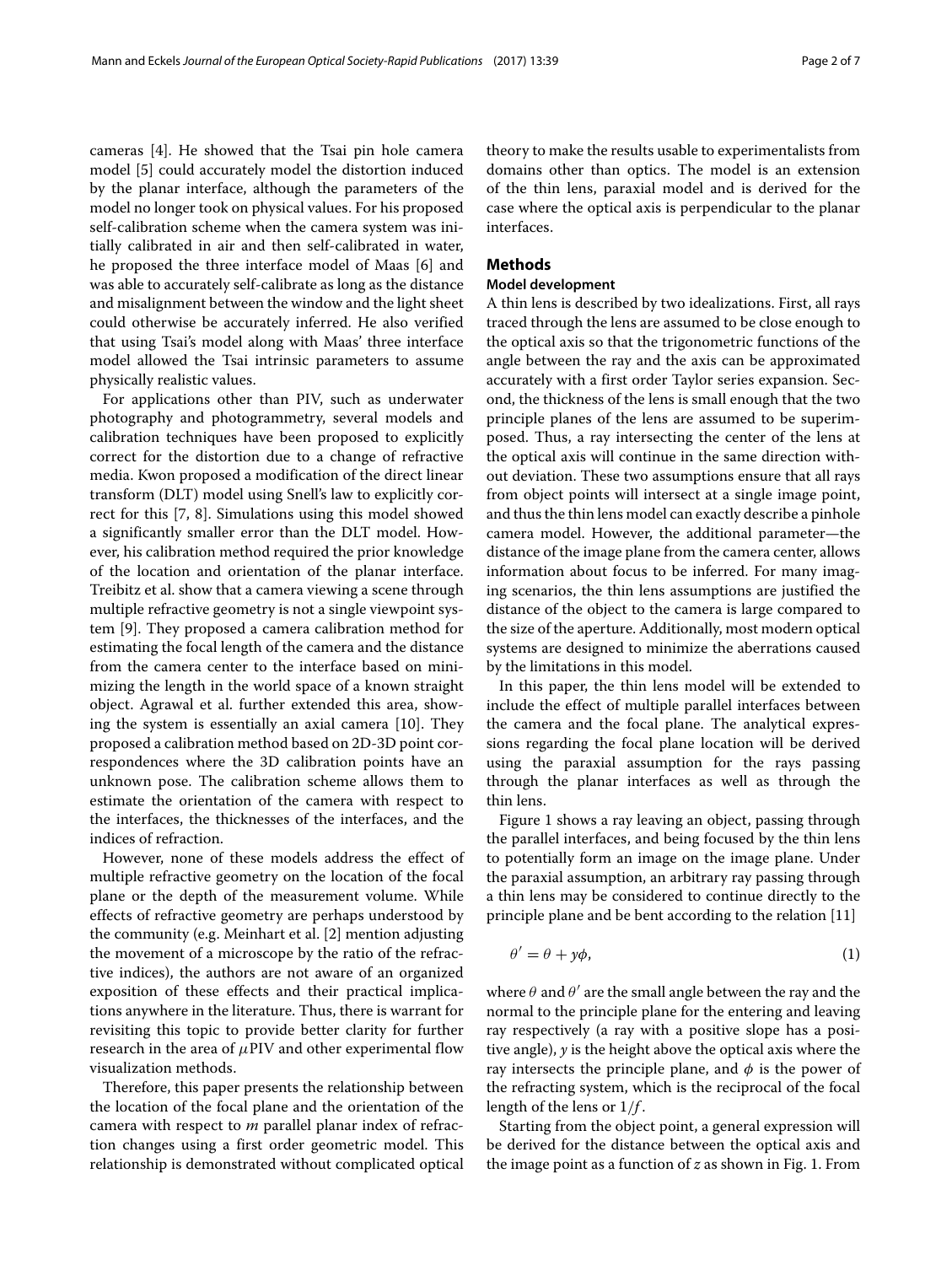

<span id="page-2-0"></span>Fig. [1,](#page-2-0) the height where the ray hits the principle plane of the lens is

$$
y_0 = h_0 - \sum_{i=0}^m \Delta z_i \theta_i,
$$
 (2)

where the small angle approximation tan( $\theta_i$ )  $\approx \theta_i$  has been used. The negative sign comes from the sign convention assumed for the slope of the ray: the angle that the ray makes with the interface is positive if the slope of the ray is positive with respect to the camera coordinate system. For positive ray slopes with respect to the coordinate system, the intersection point of the ray with a surface closer to the origin will be lower.

Snell's Law can be used to write  $\theta_i$  in terms of  $\theta_m$  and the refractive indices. By applying Snell's Law, in first order, recursively at each interface, the *i*th angle is given as

$$
\theta_i = \frac{n_m}{n_i} \theta_m. \tag{3}
$$

Thus, the angle of the ray where it hits the principle plane of the lens is

$$
\theta_0 = \frac{n_m}{n_0} \theta_m. \tag{4}
$$

and the height of this point is given by

$$
y_0 = h_O - \sum_{i=0}^{m} \Delta z_i \frac{n_m}{n_i} \theta_m.
$$
 (5)

The ray is then bent by the lens according to Eq. [\(1\)](#page-1-0) so that the new angle is

$$
\theta_I = \frac{n_m}{n_0} \theta_m + \left( h_O - \sum_{i=0}^m \Delta z_i \frac{n_m}{n_i} \theta_m \right) \frac{1}{f}.
$$
 (6)

Because of the paraxial assumption, this angle is the same as the slope of the ray forming the image. Thus the image height can be expressed as a linear equation in *z* where  $\theta$ *I* is the slope and  $y_0$  is the intercept,

$$
h_I(z, \theta_m) = \left[ \frac{n_m}{n_0} \theta_m + \left( h_O - \sum_{i=0}^m \Delta z_i \frac{n_m}{n_i} \theta_m \right) \frac{1}{f} \right] z + h_O
$$

$$
- \sum_{i=0}^m \Delta z_i \frac{n_m}{n_i} \theta_m.
$$
(7)

For clarity,  $\Gamma_m$  is defined as

$$
\Gamma_m \triangleq \sum_{i=0}^m \Delta z_i \frac{n_0}{n_i},\tag{8}
$$

which when substituted yields

$$
h_I(z, \theta_m) = \left[ \frac{n_m}{n_0} \theta_m + \left( h_O - \frac{n_m}{n_0} \Gamma_m \theta_m \right) \frac{1}{f} \right] z + h_O
$$

$$
- \frac{n_m}{n_0} \Gamma_m \theta_m.
$$
(9)

Any ray leaving the object will create a ray in the image space with a height given by this equation. Any two rays leaving the object will intersect to form an image point. By solving for the image point using two arbitrary rays, it can be shown that all rays leaving the object point and captured by the lens will intersect to form a single image point. The rays will be distinguished by the angles leaving the object point  $\theta_m$  and  $\theta'_m$ . The system is

$$
h_I = \left[\frac{n_m}{n_0}\theta_m + \left(h_O - \frac{n_m}{n_0}\Gamma_m\theta_m\right)\frac{1}{f}\right]z + h_O - \frac{n_m}{n_0}\Gamma_m\theta_m\tag{10}
$$

$$
h_I = \left[\frac{n_m}{n_0}\theta_m' + \left(h_O - \frac{n_m}{n_0}\Gamma_m\theta_m'\right)\frac{1}{f}\right]z + h_O - \frac{n_m}{n_0}\Gamma_m\theta_m'.
$$
\n(11)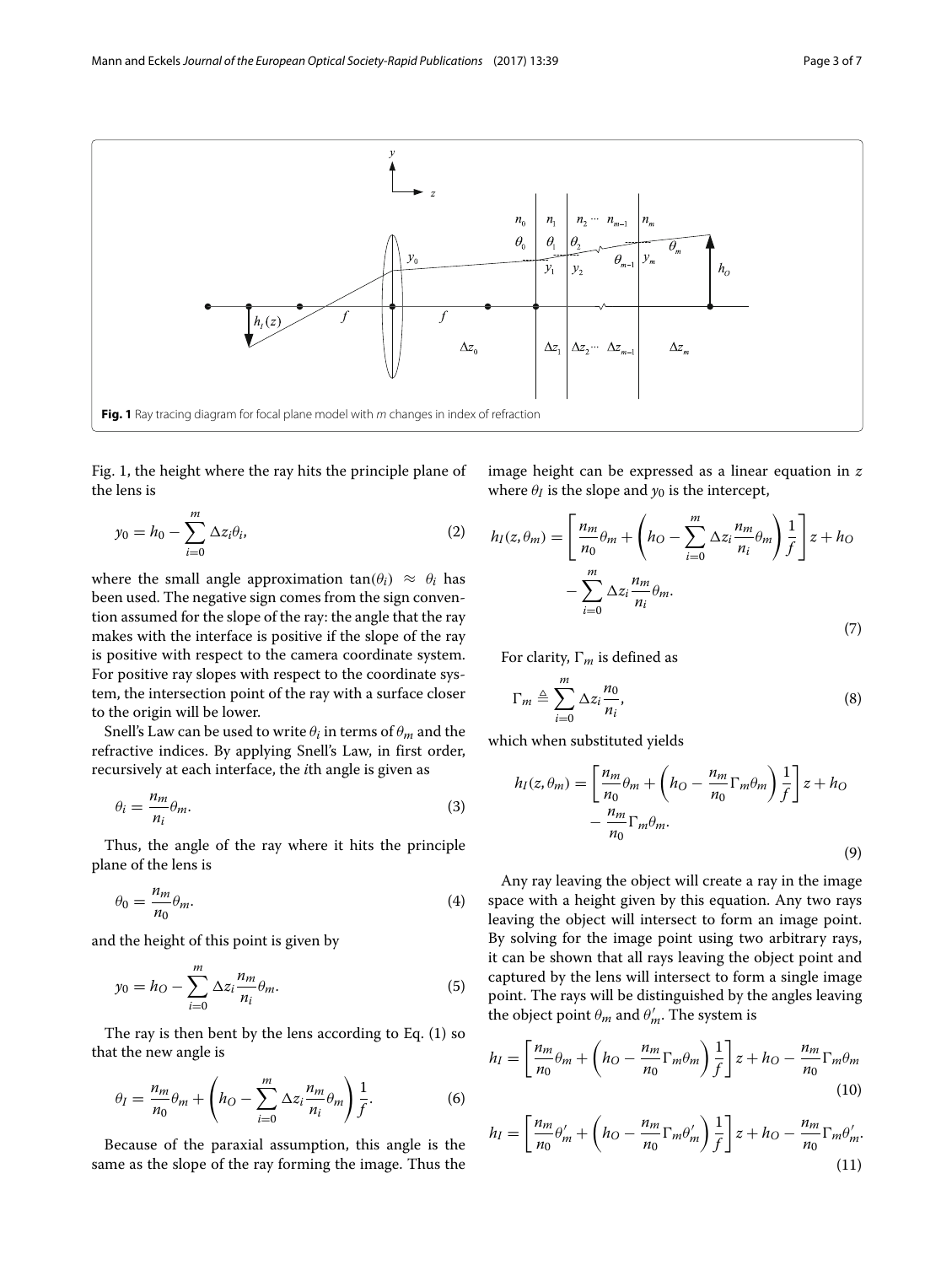Solving for *z* and *hI* yields

<span id="page-3-0"></span>
$$
z = \frac{\Gamma_m f}{f - \Gamma_m} \tag{12}
$$

and

<span id="page-3-6"></span>
$$
h_I = \frac{h_O f}{f - \Gamma_m}.\tag{13}
$$

Note that neither of these expressions depend on the value of *θ* or *θ'*. Thus, all rays leaving an object and captured by the lens intersect at a single image point.

Let  $d_I$  be the distance of the image plane from the principle point (e.g. *z*). From Eq. [\(12\)](#page-3-0),  $\Gamma_m$  can be expressed as

<span id="page-3-4"></span>
$$
\Gamma_m = \frac{df}{d_I - f}.\tag{14}
$$

Using the definition of  $\Gamma_m$ , the distance from the final interface to the object plane is

<span id="page-3-1"></span>
$$
\Delta z_m = \frac{n_m}{n_0} \left[ \frac{d_I f}{d_I - f} - \sum_{i=0}^{m-1} \Delta z_i \frac{n_0}{n_i} \right]. \tag{15}
$$

This result is almost the same as a thin lens by itself, and it simplifies to this as the indices of refraction converge. The difference is that the distance from the camera to the object is modified by the ratios of refractive indices of the different segments.

Using this expression, the movement of the focal plane location with changes in camera location can be demonstrated. For image measurement techniques, it is critical to be able to evaluate this relationship in order to record data from the proper slice of a flow. First consider from Eq. [\(15\)](#page-3-1) that the location of the focal plane with respect to the *m*th interface is a function of  $\Delta z_0$ . Thus an incremental change in  $\Delta z_0$  will lead to a differential change in  $\Delta z_m$ . Expressly,

<span id="page-3-2"></span>
$$
\delta \Delta z_m = \Delta z_m (\Delta z_0 - \delta \Delta z_0) - \Delta z_m (\Delta z_0)
$$
 (16)

A negative differential change indicated in Eq. [\(16\)](#page-3-2) corresponds to the camera moving towards the interfaces. Using Eq. [\(15\)](#page-3-1),  $\delta \Delta z_m$  is equivalent simply to

$$
\delta \Delta z_m = \frac{n_m}{n_0} \delta \Delta z_0 \tag{17}
$$

#### **Simulations**

In the above derivations, the paraxial assumption was made for the rays passing through the refractive planes. This is only a reasonable assumption for object points close to the optical axis at a sufficient distance from the lens. Thus, it is important to validate this assumption by simulating the full physics of the rays for typical optical systems to see how the full solution differs from the approximation. Without the paraxial assumption at the

parallel interfaces, the expression for the image height can be shown to be, using the same nomenclature as in Fig. [1,](#page-2-0)

<span id="page-3-3"></span>
$$
h_I(z) = \left[ \frac{\frac{n_m}{n_0} \sin(\theta_m)}{\sqrt{1 - \left(\frac{n_m}{n_0}\right)^2 \sin^2(\theta_m)}} + \frac{y_0}{f} \right] z + y_0, \quad (18)
$$

where  $y_0$  is the height of the ray where it intersects the principle plane of the lens and is given by

$$
y_0 = h_O - \sum_{i=0}^{m} \frac{\Delta z_i \sin(\theta_m) \frac{n_m}{n_i}}{\sqrt{1 - \left(\frac{n_m}{n_i}\right)^2 \sin(\theta_m)^2}},
$$
(19)

and where  $\theta_m$  is the angle between the ray leaving the object point and the optical axis. In general, there is no image point that is common to all rays leaving the object under this model.

Because of this, focus information must be inferred by finding the location of the image plane that results in the least blur of the image. This location was computed using the envelope of the curve (caustic) formed by Eq. [\(18\)](#page-3-3) for all rays captured by the camera. The intersection points of this envelope with the rays passing through the aperture limits on the top and bottom of the lens gave the likely locations of the smallest bundle of rays. For the simulation, these intersection points were solved for numerically and all possible combinations were computed to find the image location for the smallest bundle.

This was performed for two representative cases with equipment currently used in the authors' lab. The first case was a *μ*PIV situation with a long-distance microscope (TSI, Inc PowerView Plus 4 MP with K2/SC Infinity lens with CF-4 objective). Here there were two planar interfaces and the focal length was 55 mm. The indices of refraction from the camera to the focal plane were 1.0, 1.58, and 1.33, simulating air, glass, and water respectively. The camera center was 64 mm from the first interface, the glass thickness was 1 mm, and system was initially focused at a location 2 mm from the last surface. The camera was moved 150 *μ*m towards the interfaces. Table [1](#page-4-0) gives the results of the simulation. The object height is given as a fraction of the field of view (FOV) of the camera with 0.5 representing the maximum distance from the optical axis.

<span id="page-3-5"></span>The second simulation case was that of a macro-scale droplet imaging situation. The camera and optics were set to match a machine vision camera with a standard 100 mm lens. The focal length was 100 mm, and the aperture spans f/2.8 to f/32. There were three interfaces with four mediums having refractive indices of 1.0, 1.518, 1.474, and 1.02. The distances between the interfaces were 304.8, 15.75, 33.02 mm, and the focal plane was at 33.34 mm beyond the final interface. The camera was moved 10 mm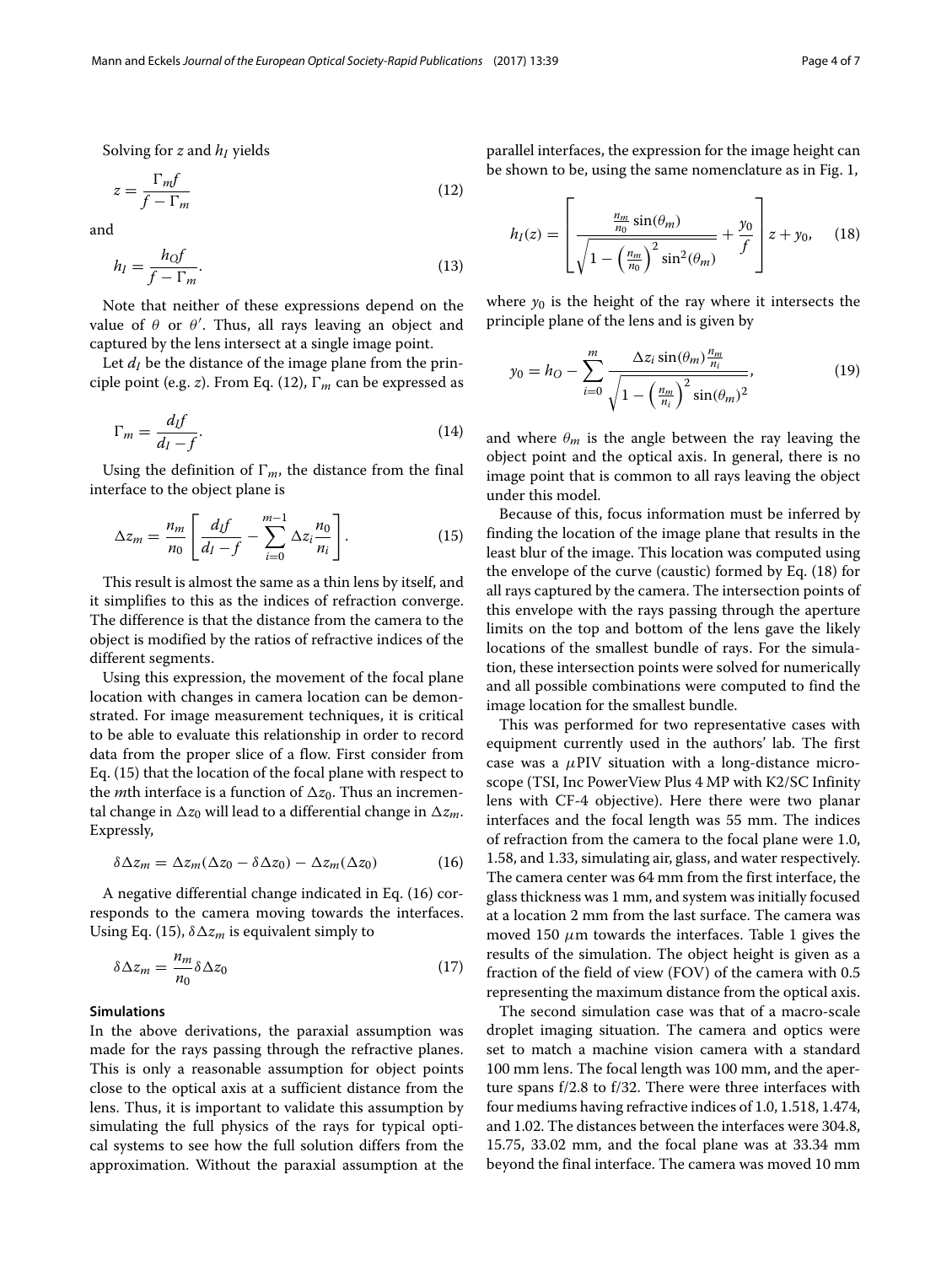| NA   | $h_0$ /FOV | $\Delta z_m$ Full | $\Delta z_m$ Paraxial | $\delta \Delta z_m$ Full | $\delta \Delta z_m$ Paraxial |  |  |
|------|------------|-------------------|-----------------------|--------------------------|------------------------------|--|--|
| 0.05 | 0          | 2.000             | 1.9991                | 0.1996                   | 0.1995                       |  |  |
| 0.10 | $\Omega$   | 2.000             | 1.9964                | 0.1997                   | 0.1995                       |  |  |
| 0.20 | 0          | 2.000             | 1.9859                | 0.2004                   | 0.1995                       |  |  |
| 0.05 | 0.25       | 2.000             | 1.9986                | 0.1996                   | 0.1995                       |  |  |
| 0.10 | 0.25       | 2.000             | 1.9954                | 0.1998                   | 0.1995                       |  |  |
| 0.20 | 0.25       | 2.000             | 1.9839                | 0.2005                   | 0.1995                       |  |  |
| 0.05 | 0.50       | 2.000             | 1.9977                | 0.1996                   | 0.1995                       |  |  |
| 0.10 | 0.50       | 2.000             | 1.9942                | 0.1999                   | 0.1995                       |  |  |
| 0.20 | 0.50       | 2.000             | 1.9818                | 0.2005                   | 0.1995                       |  |  |
|      |            |                   |                       |                          |                              |  |  |

<span id="page-4-0"></span>**Table 1** Simulation results for *μ*PIV case

towards the interfaces. Table [2](#page-4-1) gives the results of the simulation.

In both of these simulations, the accuracy of the first order model decreases as the object height and aperture increases. However, even at the largest aperture and object height, the relative error between the full model and the paraxial model is less than 1% indicating that the firstorder model can be accurately be used for these imaging situations. However, as indicated by the simulations, the error induced by this approximation increases with FOV and aperture. Imaging setups with FOV or aperture much larger than those used in the above simulations could result in significant errors.

### **Experimental validation**

The model was validated by performing experiments on a long distance *μ*PIV setup. Figure [2](#page-4-2) gives a schematic for the experimental facility. The camera was mounted over a square polycarbonate duct with a copper bottom. A 25  $\mu$ m [0.001in] resolution stage was used to move the camera with respect to the camera interface. Water was circulated in the duct. Light was supplied by means of an LED lamp. The camera used for the experi-

**Table 2** Simulation results for droplet imaging case

<span id="page-4-1"></span>

| f-stop |      |         | $h_0/\sum \Delta z_i$ $\Delta z_m$ Full $\Delta z_m$ Paraxial $\delta \Delta z_m$ Full |         | $\delta \Delta z_m$ Paraxial |
|--------|------|---------|----------------------------------------------------------------------------------------|---------|------------------------------|
| f/32   | 0    | 33.3375 | 33.3374                                                                                | 10.1972 | 10.1972                      |
| f/11   | 0    | 33.3375 | 33.3374                                                                                | 10.1972 | 10.1972                      |
| f/2.8  | 0    | 33.3375 | 33.3374                                                                                | 10.1972 | 10.1972                      |
| f/32   | 0.25 | 33.3375 | 33.3136                                                                                | 10.1972 | 10.1977                      |
| f/11   | 0.25 | 33.3375 | 33.3136                                                                                | 10.1972 | 10.1977                      |
| f/2.8  | 0.25 | 33.3375 | 33.3136                                                                                | 10.1972 | 10.1977                      |
| f/32   | 0.50 | 33.3375 | 33.2252                                                                                | 10.1972 | 10.1994                      |
| f/11   | 0.50 | 33.3375 | 33.2252                                                                                | 10.1972 | 10.1994                      |
| f/2.8  | 0.50 | 33.3375 | 33.2252                                                                                | 10.1972 | 10.1994                      |



<span id="page-4-2"></span>ments was a machine vision camera (TSI PowerView Plus 4 MP) with a long distance microscope (K2/SC Infinity with CF-4).

The procedure of the experiment was as follows:

- 1. The camera was focused on the outside of the polycarbonate duct using the focus adjustment on the K2 lens.
- 2. A focused image of the top of the polycarbonate was captured.
- 3. Using the traverse, the camera was moved towards the duct until the bottom surface of the polycarbonate wall was in focus. The displacement required was recorded, and an image was captured.
- 4. The camera was then lowered until the bottom of the duct was in-focus. The displacement required was recorded and an image was captured.

Figure [3](#page-5-0) shows the focused images of the top, bottom of top wall, and bottom of duct locations. The measured displacements of the camera required to achieve these sharp images in comparison to the model are shown in Table [3.](#page-5-1) The indices of refraction for air, polycarbonate, and water were assumed to be  $n = 1.0$ ,  $n = 1.6$ , and  $n = 1.33$ .

As shown in the table, the model predicts the experimental values within  $\pm 2\%$ , giving good confidence in the model. Notice that neglecting to use any model at all would result in a 28% error in the focal plane location.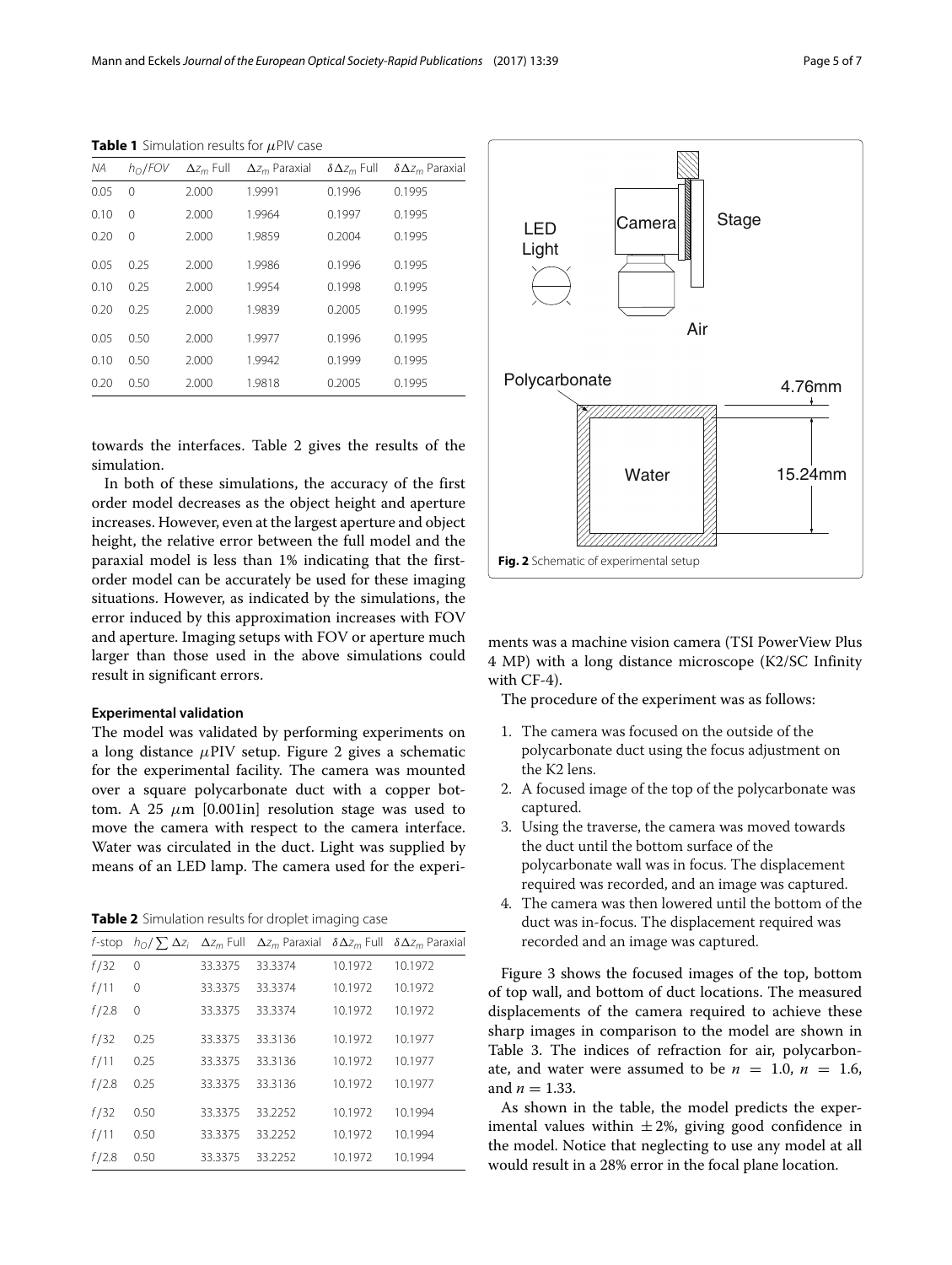

## <span id="page-5-0"></span>**Results and discussion**

From this focus model, the location of the focal plane, implications about the magnification of the system, and how these factors change with movement of the camera or for different orientations of the planar interfaces can be inferred.

#### **Location of focal plane**

From Eqs. [\(14\)](#page-3-4) and [\(17\)](#page-3-5), several important conclusions can be derived. First, movement of the camera will not produce equal movement of the focal plane unless  $\frac{n_m}{n_0}$  = 1. Secondly, the amplification of the motion of the camera does not depend on the location of the focal plane. Thus, Eq. [\(17\)](#page-3-5) holds regardless of the location of the camera with respect to the interface. Also from these equations, the only factor that affects this relationship is the refractive indices of the media surrounding the lens and the focal plane. Thus, the number or type of media changes in between the camera and the focal plane have no effect on the relationship between camera and focal plane movement.

A more complete understanding of this result can be seen by realizing that the right hand side of Eq. [\(14\)](#page-3-4) only depends on the type and adjustment of the lens. Thus, if the focus adjustment of the lens remains fixed,  $\Gamma_m$  is constant, despite the number of interfaces, the indices of refraction, or the relative location of the camera to the interfaces changing. If the optical system has been focused on a known location to determine the left hand side of Eq. [\(14\)](#page-3-4), any of the parameters of the left hand side can

**Table 3** Experimental results

<span id="page-5-1"></span>

| Level                        | Geometric<br>location<br>(mm) | Model-predicted<br>camera motion<br>(mm) | Actual camera<br>motion (mm) | Diff (%) |
|------------------------------|-------------------------------|------------------------------------------|------------------------------|----------|
| Top of duct                  | 0                             |                                          |                              |          |
| <b>Bottom</b><br>of top wall | 4.76                          | 2.98                                     | 2.94                         | $-1.2%$  |
| <b>Bottom</b><br>of duct     | 20.00                         | 14.44                                    | 14.20                        | $-1.7%$  |

be solved for after a change in the location or type of the interfaces.

#### **Magnification of image**

From the results in Eq. [\(13\)](#page-3-6) immediately follows that the magnification of the system is

<span id="page-5-3"></span>
$$
M \triangleq \frac{h_I}{h_O} = \frac{f}{f - \Gamma_m}.\tag{20}
$$

The magnification written in terms of the distance to the image,  $d_I \triangleq -z$  from Eq. [\(12\)](#page-3-0) is

<span id="page-5-2"></span>
$$
M = \frac{f - d_I}{f}.\tag{21}
$$

Note that here the magnification is defined to be negative if the image is inverted.

Equation [\(21\)](#page-5-2) is identical to the magnification of a single thin lens [\[11\]](#page-6-10). However, Eq. [\(20\)](#page-5-3) is different. This leads to the important conclusion that, from the perspective of the camera, the magnification of the image is not changed by the insertion of the refractive interfaces. However, the location where the camera is in focus and where the magnification holds, does change. For example, consider a camera that is focused on an object in air. If a window is placed between the object and the camera and the space surrounding the object filled with water, the location of the center of the focal plane would no longer be at the object. However, if the object was moved to the new location of the focal plane, the magnification would be the same as before the window was put in place. If instead the camera was re-focused on the current location of the object after the insertion of the window, the magnification would change according to how the re-focusing changes  $d_I$  in Eq. [\(21\)](#page-5-2).

Further implications of this result are that as long as the camera is not re-focused, *movement* of the camera with respect to the interfaces will not change the magnification, though, depending on the depth of field, the camera will not still be focused at the same location.